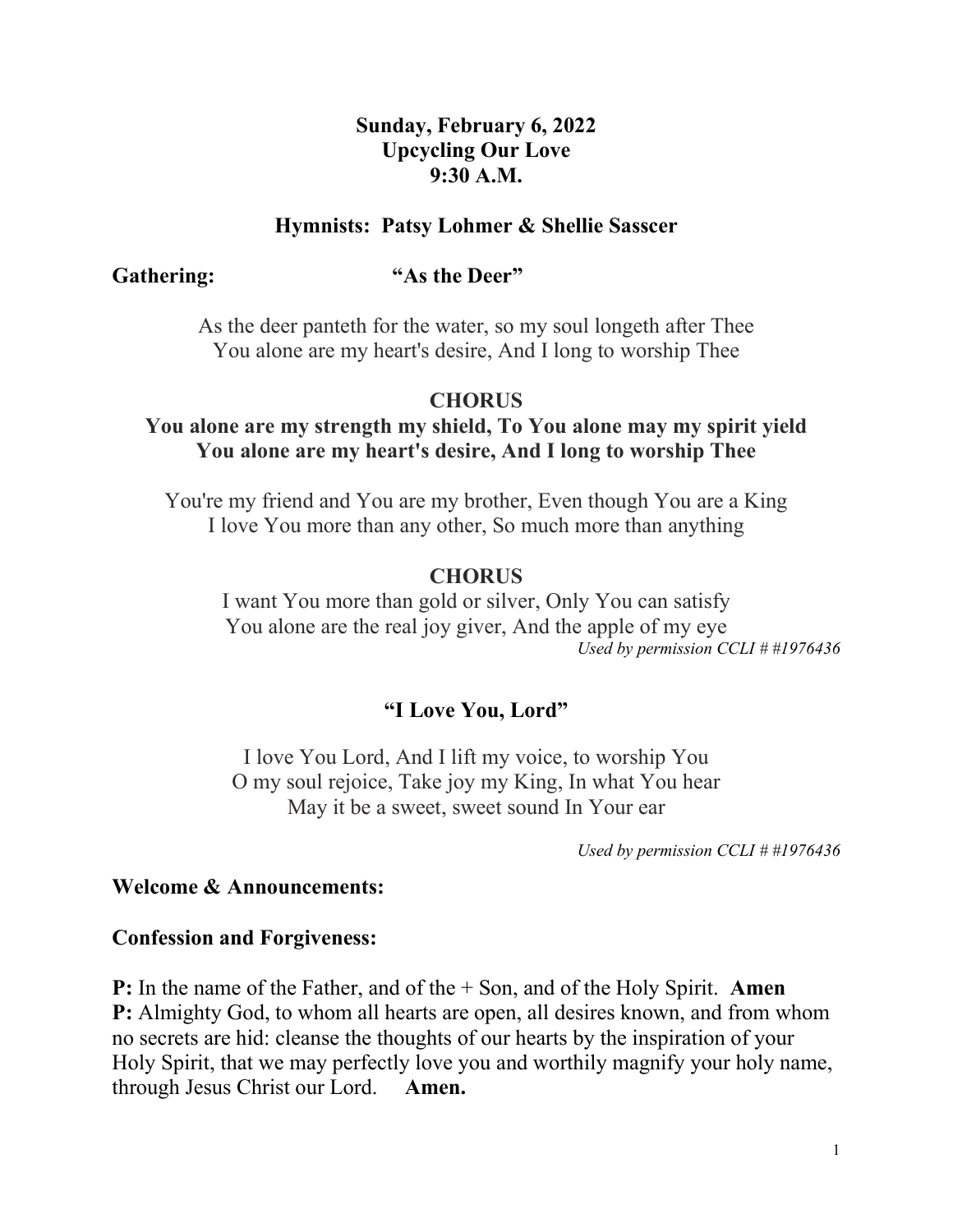**P:** Most merciful God,

**C: We confess that we are captive to sin and cannot free ourselves. We have sinned against you in thought, word, and deed, by what we have done and by what we have left undone. We have not loved you with our whole heart; we have not loved our neighbors as ourselves. For the sake of your Son, Jesus Christ, have mercy on us. Forgive us, renew us, and lead us, so that we may delight in your will and walk in your ways, to the glory of your holy name. Amen.**

**P:** In the mercy of almighty God, Jesus Christ was given to die for us, and for his sake God forgives us all our sins. As a called and ordained minister of the church of Christ, and by his authority, I therefore declare to you the entire forgiveness of all your sins, in the name of the Father, and of the  $+$  Son, and of the Holy Spirit. **Amen**

| <b>Opening Song:</b> | "Lord of All Hopefulness" | ELW, #765 |
|----------------------|---------------------------|-----------|
|                      |                           |           |

- 1. Lord of all hopefulness, Lord of all joy, whose trust, ever child-like, no cares could destroy: be there at our waking, and give us, we pray, your bliss in our hearts, Lord, at the break of day.
- 2. Lord of all eagerness, Lord of all faith, whose strong hands were skilled at the plane and the lathe: be there at our labors, and give us, we pray, your strength in our hearts, Lord, at the noon of the day.
- 3. Lord of all kindliness, Lord, of all grace, your hands swift to welcome, your arms to embrace: be there at our homing, and give us, we pray, your love in our hearts, Lord, at eve of the day.
- 4. Lord of all gentleness, Lord of all calm, whose voice is contentment, whose presence is balm: be there at our sleeping, and give us, we pray, your peace in our hearts, Lord, at the end of the day.

*Used by Permission One license # A715553*

**Greeting:**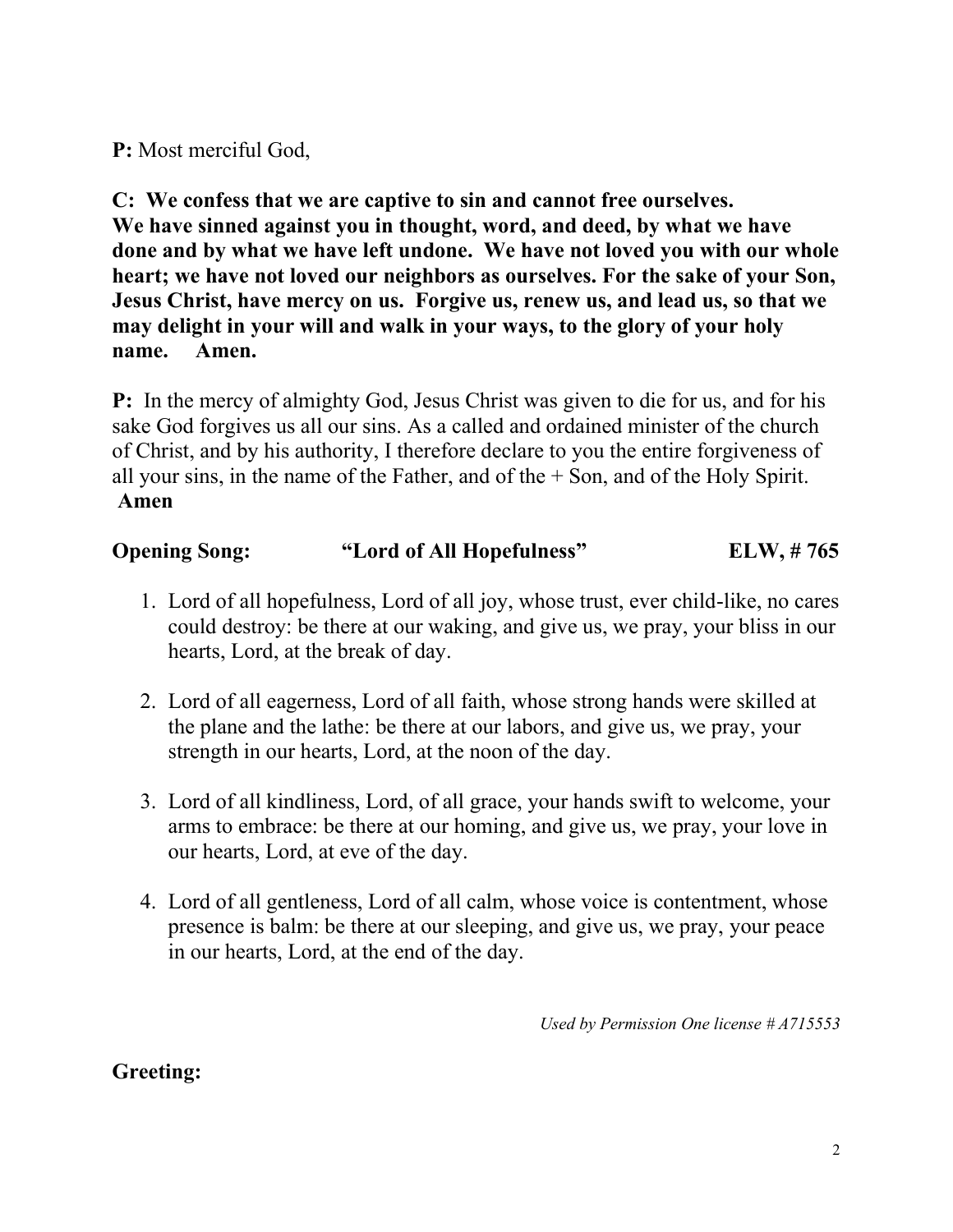**P:** The grace of our Lord Jesus Christ, the love of God, and the communion of the Holy Spirit be with you all.

**C: And also with you.** 

# **Kyrie Eleison** "Kyrie" ELW, p. 184

# **Chorus:**

# **Kyrie eleison, on our world and on our way. Kyrie eleison, every day.**

1. For peace in the world, for the health of the church, for the unity of all; For this holy house, for all who worship and praise, let us pray to the Lord.

### **Chorus**

2. That we may live out your impassioned response to the hungry and the poor; That we may live out truth and justice and grace, let us pray to the Lord, let us pray to the Lord.

# **Chorus**

3. For peace in our hearts, for peace in our homes, for friends and family; For life and for love, for our work and our play, let us pray to the Lord, let us pray to the Lord.

# **Chorus**

4. For your spirit guide; that you center our lives in the water and the Word; That you nourish our souls with your body and blood, let us pray to the Lord, let us

# pray to the Lord.

**Chorus:**

**Prayer of the Day**

**Special Music: "The Perfect Wisdom of Our God" Choir**

**Psalm Psalm 42**

**Gospel: Matthew 11:28-30**

**Hymn of the Day: "Open Your Ears, O Faithful People" ELW, # 519**

Open your ears, O faithful people, open your eyes and hear God's word. Open your hearts, O royal priesthood, God has come to you.

# **CHORUS:**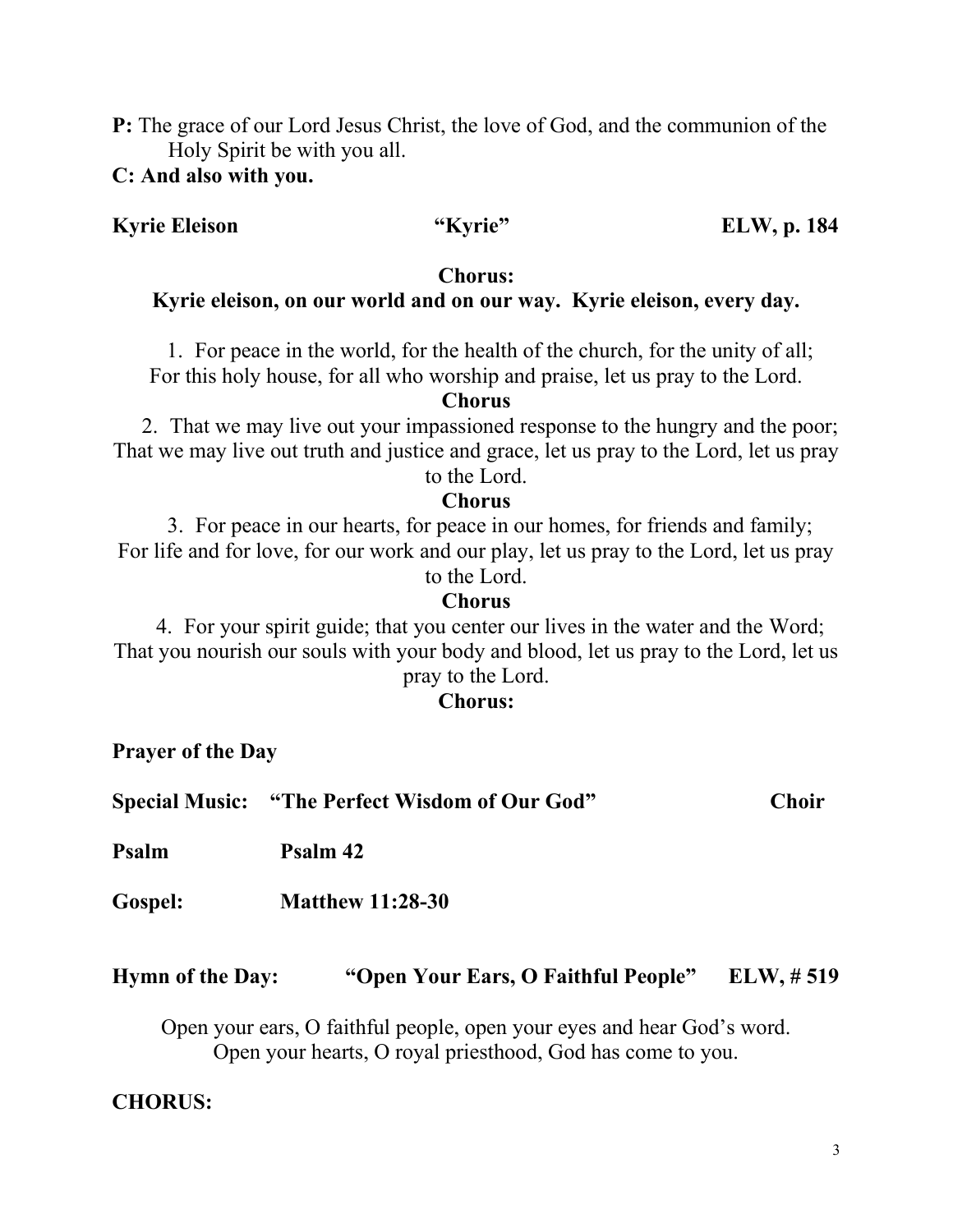# **God has spoken to the people, hallelujah! God has spoken words of wisdom, hallelujah! God has spoken to the people, hallelujah! God has spoken words of wisdom, hallelujah!**

They who have ears to hear the message, they who have ears, now let them hear; they who would learn the way of wisdom, let them hear God's word.

**CHORUS**

*Used by Permission One license # A715553*

| Sermon: | "Love with ALL Our Soul" | <b>Pastor Barb Lemke</b> |
|---------|--------------------------|--------------------------|
|         |                          |                          |

**Apostles' Creed** 

**I believe in God, the Father almighty, creator of heaven and earth.**

**I believe in Jesus Christ, God's only Son, our Lord, who was conceived by the Holy Spirit, born of the virgin Mary, suffered under Pontius Pilate, was crucified, died, and was buried; he descended into hell On the third day he rose again; he ascended into heaven, he is seated at the right hand of the Father, and he will come to judge the living and the dead.**

**I believe in the Holy Spirit,**

**the holy catholic church, the communion of saints, the forgiveness of sins, the resurrection of the body, and the life everlasting. Amen.**

#### **Prayers of the Church:**

Bethel's shut-ins – Peace, health, comfort,  $&$  community Tim Washington Delores Rasmussen, Ruth Matthews & Dan Rasmussen George & Sally Odernheimer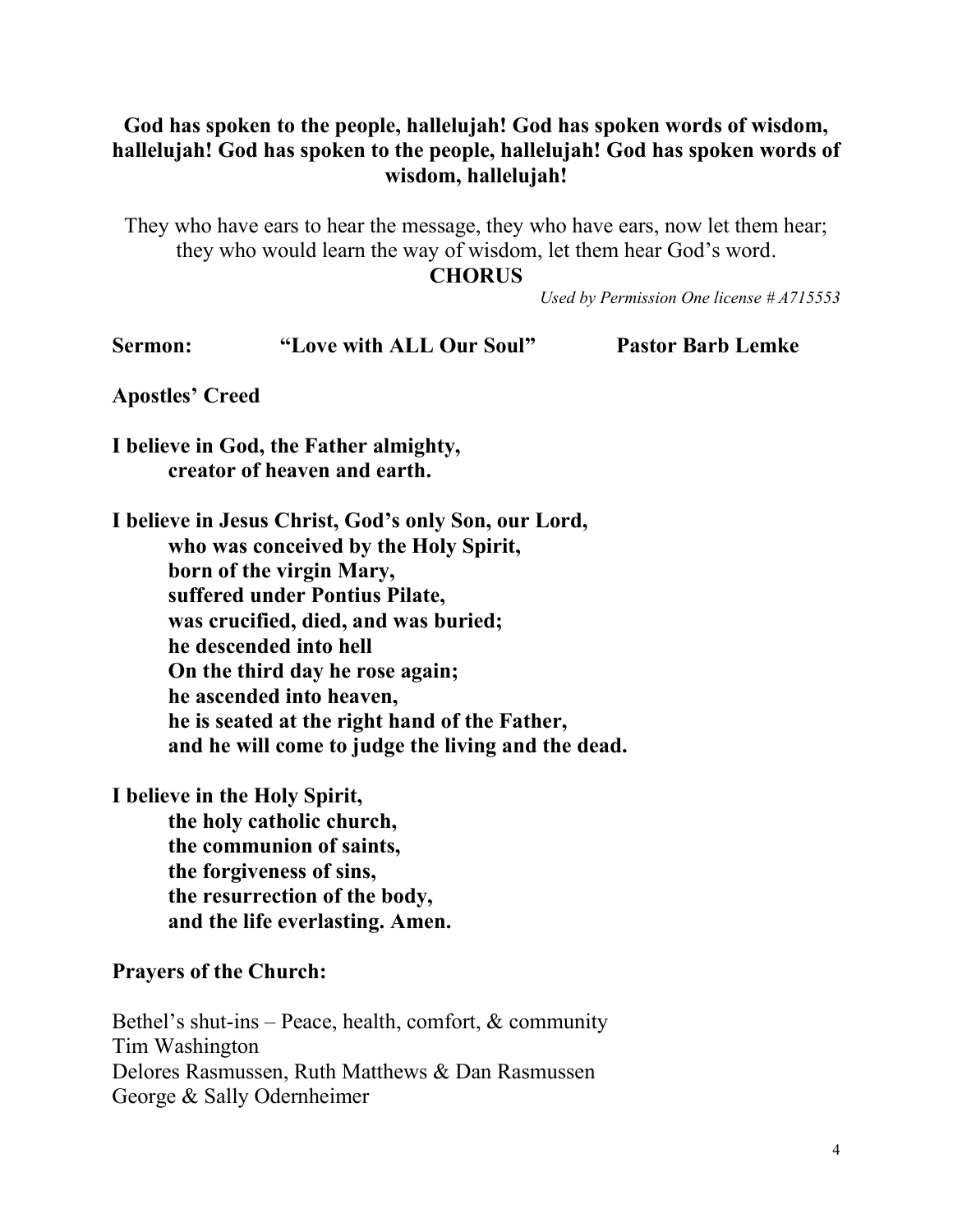Deloris Delapp's brother Cecil Ron Freund's sister Marcia, Ron and family Marvin Bohrer – Continued healing - Eyes Bonnie Frank – Eyes Bob Steinert Carol Kirkegaard Carol Einertson Lindsey Janoe Ray Johnson Helen Nold family and friends Rehab: Josh Carter

#### **Thanksgiving for Bethel Members:**

Chris & Patty Alsleben Dave Beadle & Joan Carty Dick Wick

#### **Communion:**

- P: The Lord be with you.
- **C: And also with you.**
- P: Lift up your hearts.
- **C: We lift them up to the Lord.**
- P: Let us Give thanks to the Lord our God.
- **C: It is right to give our thanks and praise.**

#### **Lord's Prayer:**

Our Father, who art in heaven, hallowed be thy name, thy kingdom come, thy will be done, on earth as it is in heaven. Give us this day our daily bread; and forgive us our trespasses, as we forgive those who trespass against us; and lead us not into temptation, but deliver us from evil. For thine is the kingdom, and the power, and the glory, forever and ever. Amen.

#### **Benediction**

**Closing Song: "Praise God, from Whom All Blessings Flow" ELW, 884**